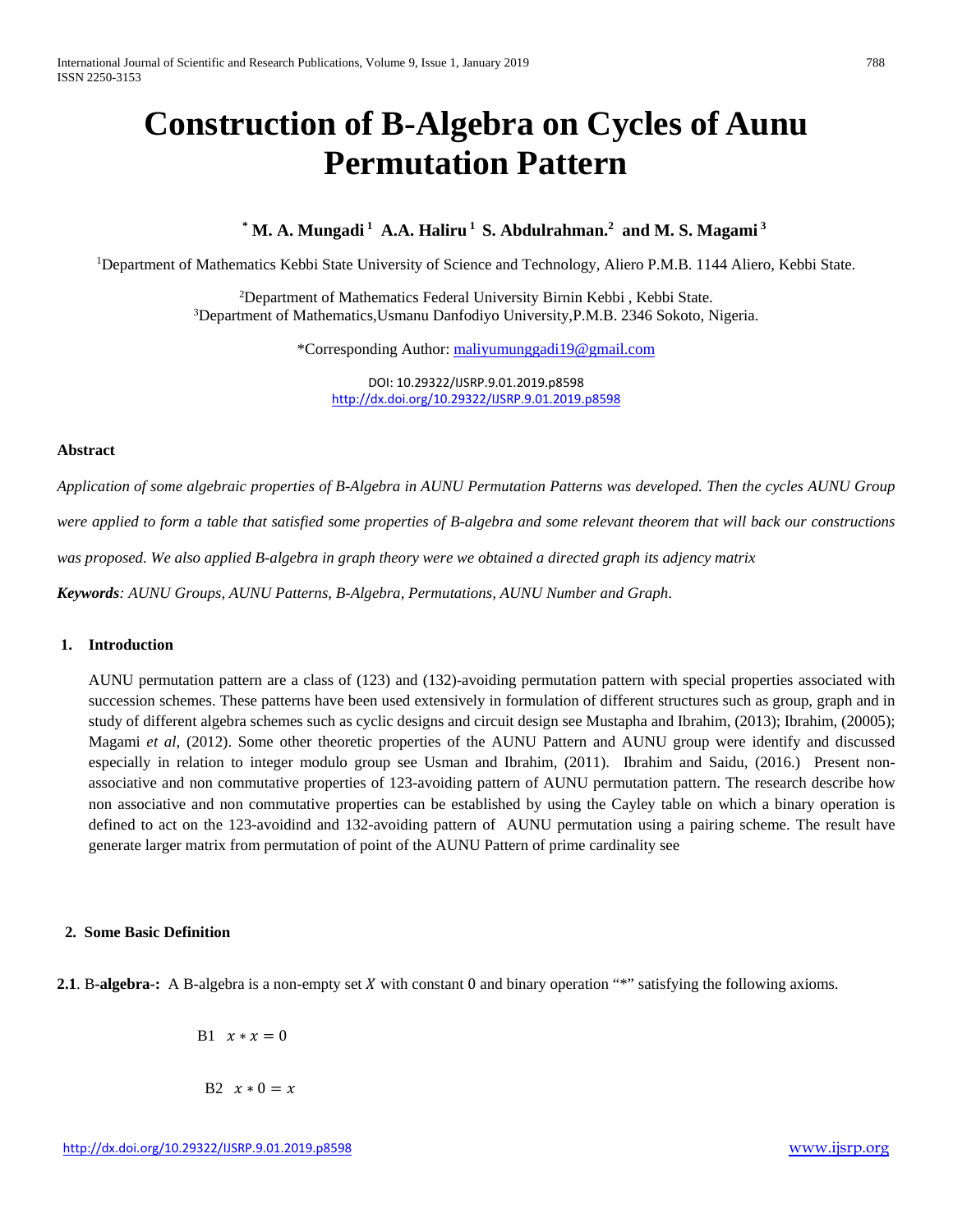B3 
$$
(x * y) * z = x * (z * (0 * y))
$$

For all  $x$ ,  $y$  and  $z$  in  $X$ 

**2.2. Sub Algebra:** -Let  $(X, *0)$  be a B-algebra. A non empty subset N of X is said to be sub algebra if  $x * y \in X \forall x, y \in N$ 

**2.3. Commutative:** - A B-algebra( $X$ , \*,0) is said to be commutative if  $a * (0 * b) = b * (0 * a) \forall a, b \in X$  otherwise it is not commutative.

**2.4. Center of X:** - let  $(X, * ,0)$  be a B-algebra define  $Z(X) = \{x \in X | x * (0 * y) = y * (0 * x) \forall x, y \in X\}$ we call it center of X.

Note that  $0 \in Z(X)$ 

**2.5.** B-algebra  $(X, * , 0)$  is **cyclic B-algebra** if there exist  $x \in X$  such that  $X = \langle x \rangle_B$ , the B-algebra  $(z, -0)$  is cyclic since  $X = \langle 1 \rangle_B$ .

**2.6. AUNU Numbers: -** There are two types of AUNU Numbers; the (123)-avoiding class obtained from a recursion relation as follows:

$$
N(A_n(123)) = \frac{P_n - 1}{2}
$$

Give rise to: 2, 3, 5, 6, 8, 9, 11, 14 ...

Corresponding to the length of  $5, 7, 11, 13, 17, 19$  ...

The sequence 2, 3, 5, 6, 9, 11, 14… is called the AUNU numbers corresponding to the (123)-avoiding class of permutation.

 On the other hand the (132)-avoiding class of AUNU permutation patterns is obtained from a relation (Ibrahim 2004, Ibrahim 2006) as follows:

 $N(A_n(132)) = n + (m-1), m \le n$ . andn,  $m \ge 3$ 

Give rise to: 5,7,9,11,13 …

Corresponding to the length of 3,4,5,6, 7 …

The sequence 5, 7, 9, 11, 13… is called the AUNU numbers corresponding to the (132)-avoiding class of permutation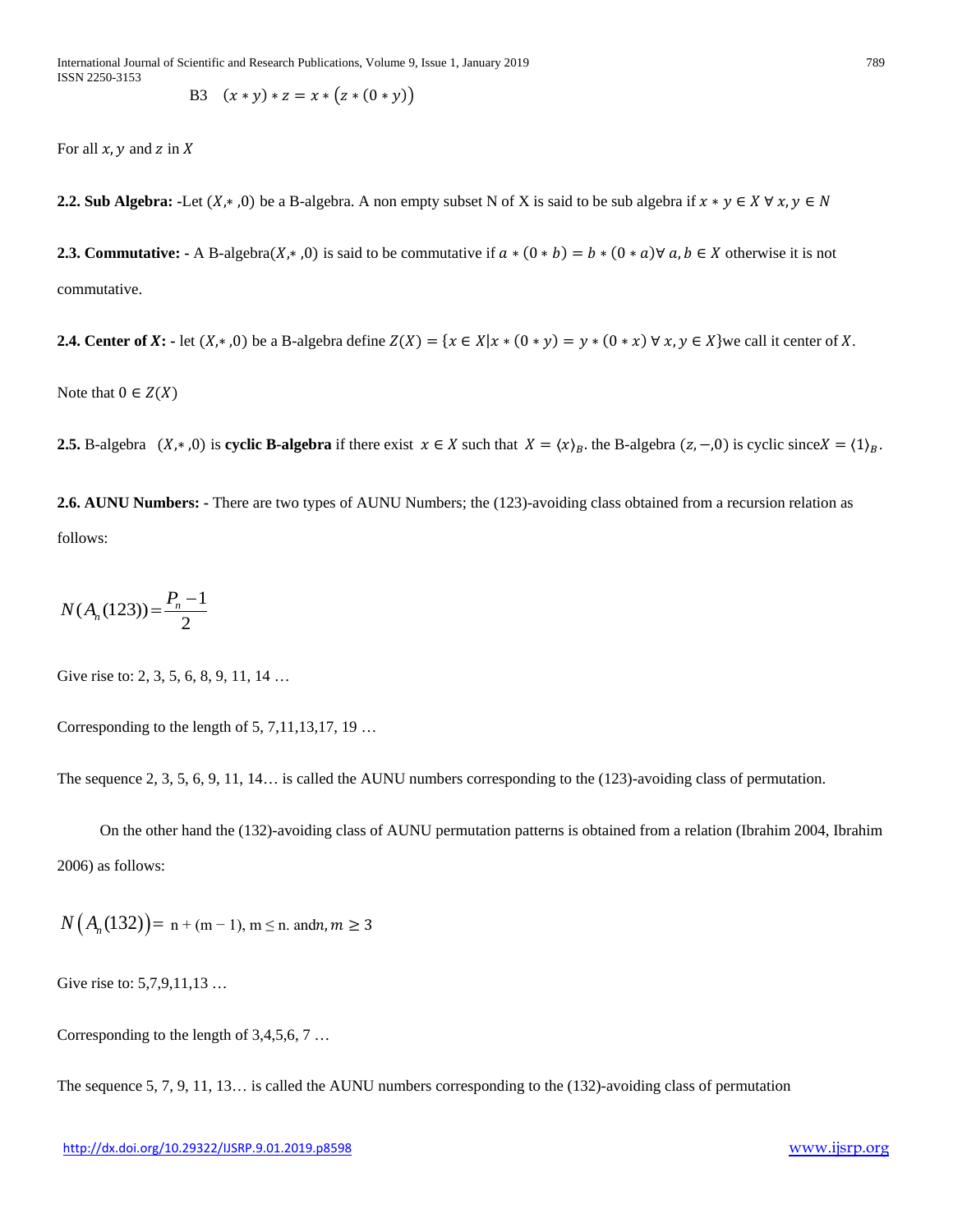Where  $N(A_n(123))$  is the number of the class of numbers expressed as permutations, that avoid (123) patterns while  $P_n$  is the  $n<sup>th</sup>$ 

prime number  $n \geq 5$ .

## **Notation and Method of Application**

Throughout this reseach we shall adopt the use of the following basic notations and symbols for the purpose of both theoretical derivations and in establishing some fundamental result arising there from.

Let 
$$
\Omega_{(132)} = \{n + (m-1)\}\
$$
 for  $\{m \le n \in \mathbb{Z}^+\}$  and  $n = \{3,4,5,...,p\}$ 

Then,

$$
\Omega_{(132)} = \{5,7,9, \dots p\}
$$

Is called AUNU number of the 132-avoiding pattern

Let the partition of  $\Omega_{(132)} * \Omega_{(132)} \in Z_p$  where  $Z_p$  is the integer modulo p and the binary operation  $*$  donates addition and subtraction.

Then  $\Theta: \Omega_{(132)} * \Omega_{(132)} \to Z_p$  such that  $|\Theta| = x$  where  $\Theta$  defines a mapping from  $\Omega_{(132)} * \Omega_{(132)}$  to  $Z_p$  such that  $Z_p$  restrict elements of  $\Omega_{(132)} * \Omega_{(132)}$  to integer modulop, for some prime number  $p \ge 5$ . It follows that  $\left|\theta: \Omega_{(132)} * \Omega_{(132)} \to Z_p\right| = x$ , where in this case,  $x \in Z^+$ .

#### **3 Application in AUNU Permutation Pattern**

#### **Proposition:**

Let  $\Omega = \{0,1,2,3,4\} \subset Z_5$  be a cycle of AUNU group of order p, were  $p \ge 5$  under binary operation "\*" then  $\Omega_{132} * \Omega_{132}$  is a B-Algebra under ∗.

#### **Proof**

For a  $\Omega_{132} * \Omega_{132}$  to be a B-Algebra it must satisfy at least two condition of B-Algebra

Then, regarding {0,1,2,3,4} as an element to construct tables satisfies some properties of B-algebra.

Table 1: operation table of cycle

| $\ast$       | 0        | 1 | $\mathbf{2}$ | 3 | 4 |
|--------------|----------|---|--------------|---|---|
| 0            | $\Omega$ | 0 | 0            | 0 | 0 |
| 1            | 1        | 0 |              | 0 | 0 |
| $\mathbf{2}$ | 2        | 1 | 0            | 0 | 0 |
| 3            | 3        | 2 | 1            | 0 |   |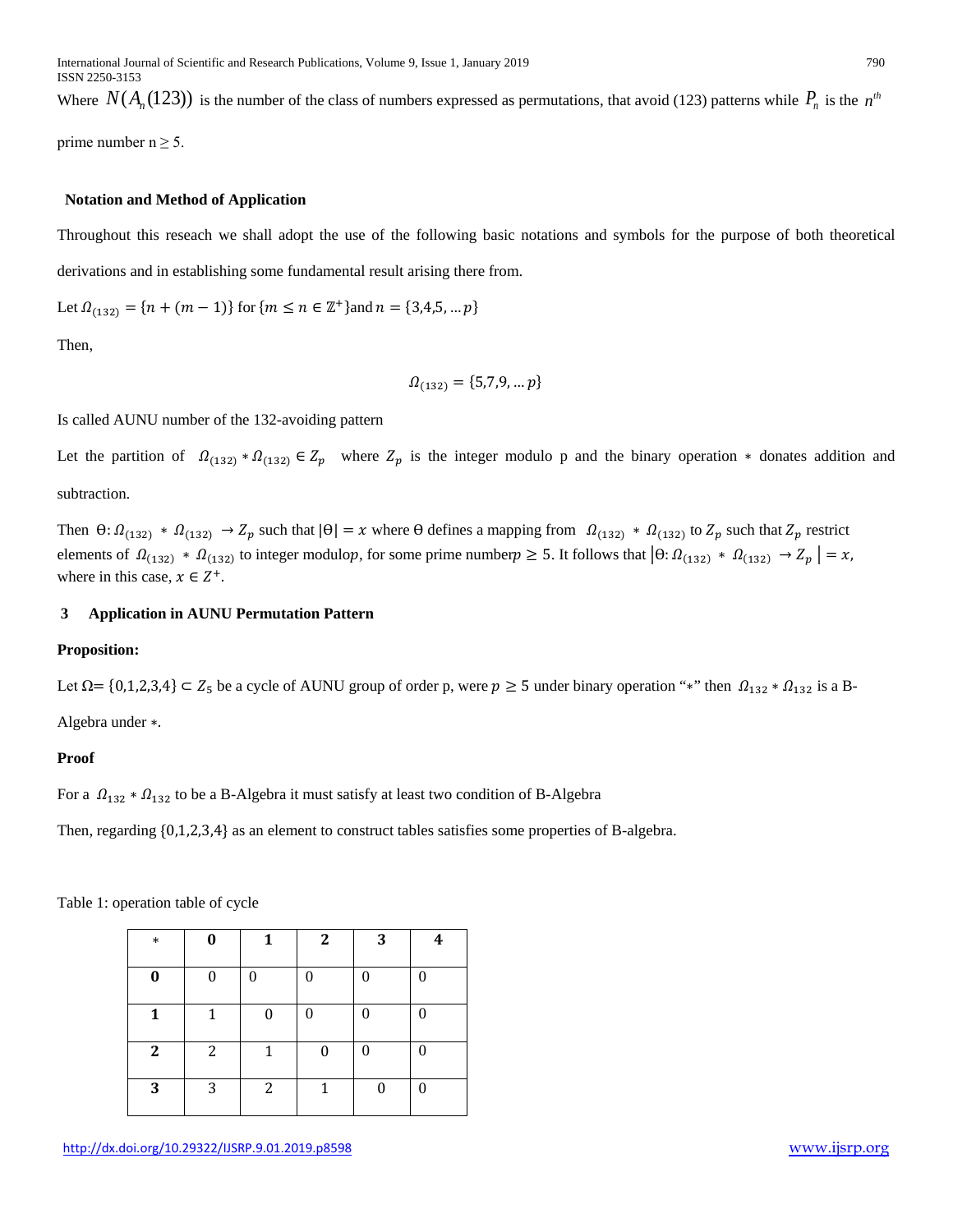International Journal of Scientific and Research Publications, Volume 9, Issue 1, January 2019 791 ISSN 2250-3153

Hence the zero elements represent diagonal element also the table form lower triangular matrix Then  $(\Omega; *; 0)$  is a B-algebra.

# **Theorem**

Let  $(\Omega,*,0)$  be an AUNU number of the (132) and (123)-avoiding pattern with binary operation

"\*" and constant 0 then  $\Omega$  is a B-algebra satisfying the following condition.

B1. 
$$
x * x = 0
$$
  
B2.  $x * 0 = x$   
B3.  $(x * y) * z = x * (z * (0 * y)), \forall x, y, z \in \Omega$ 

#### **Proof**

For any  $x, y, z \in \Omega$ 

If  $x * z = y * z \Rightarrow x = y$  means that the element x and y are unique in  $\Omega$ .

Therefore

Absorption law

Uniqueness of identity

```
x * x = 0 \Rightarrow x = -xx + x = 0x = -xx + (-x) = 0
```
From condition 2 of B-algebra

$$
x * 0 = x
$$
  

$$
y * 0 = y
$$
  

$$
x * 0 = y * 0 \Rightarrow x = y
$$

From condition 3 of B-algebra

$$
(x * y) * z = x * (z * (0 * y))
$$
  
= x \* (z \* 0) \* y  
= x \* (y \* (0 \* (0 \* z))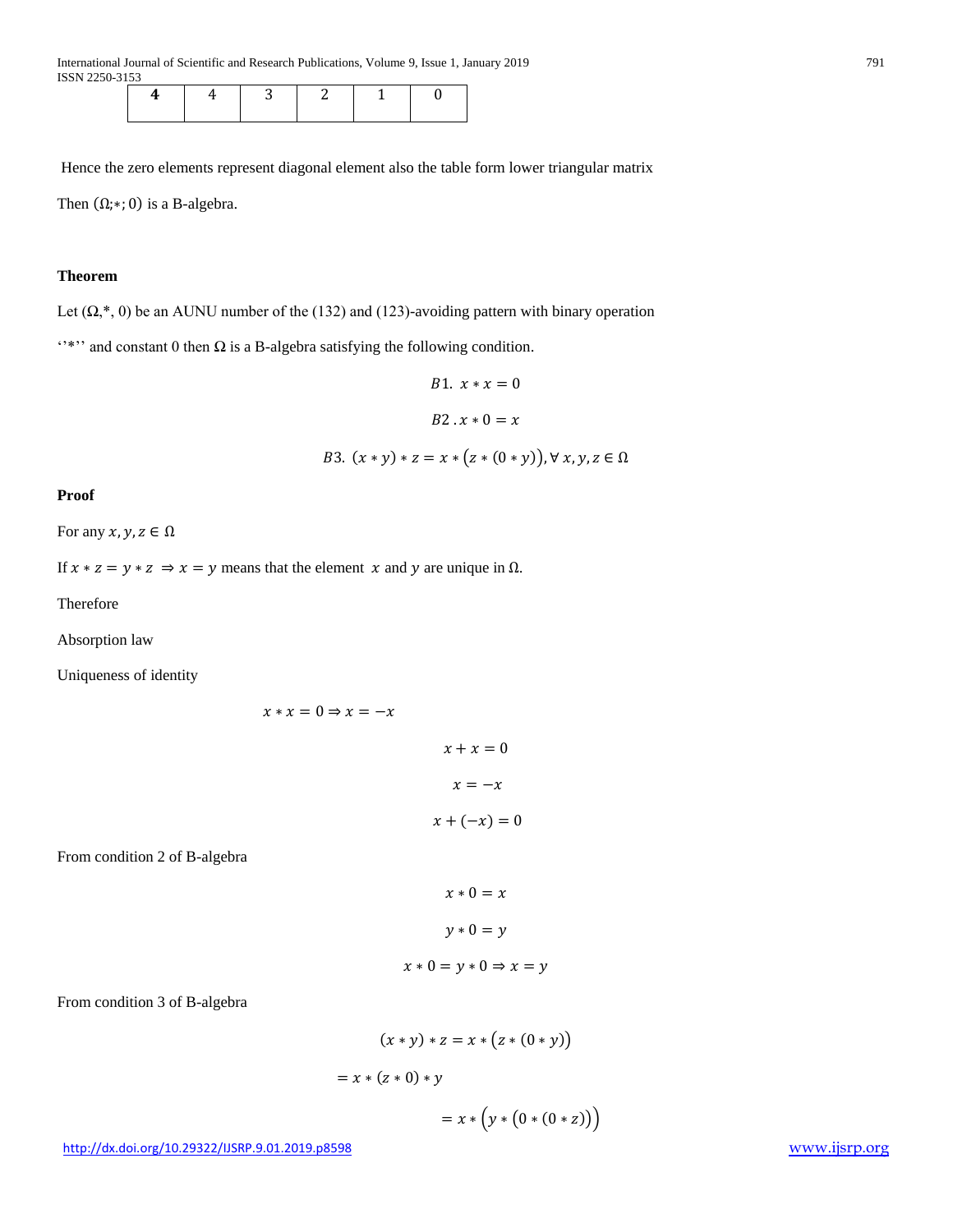International Journal of Scientific and Research Publications, Volume 9, Issue 1, January 2019 792 ISSN 2250-3153

$$
= x * (y * z)
$$

Therefore the RHS yield the LHS and result follows. By the absorption law that is  $ax = ay \Rightarrow x = y$ 

# **4. B-Algebra in Graph Theory**

**Example 1.** Suppose a function g is defined on B-algebraΩ, that is  $\Omega = \{1,2,3,4,0\}$  by  $g(x) = x^2 + 5x^3 + 2 \forall x \in \Omega$ . then the following pairs of point were obtained from the function  $V(G) = \{(0,2), (1,3), (2,1), (3,1), (4,3)\}\$ 



**Example 2.** Suppose a function g is defined on B-algebra $\Omega$ , that is  $\Omega = \{1,2,3,4,0\}$  by  $g(x) = x^2 + 2 \forall x \in \Omega$ . then the following pairs of point were obtained from the function  $V(G) = \{(0,1), (1,3), (2,0), (3,0), (4,2)\}\$